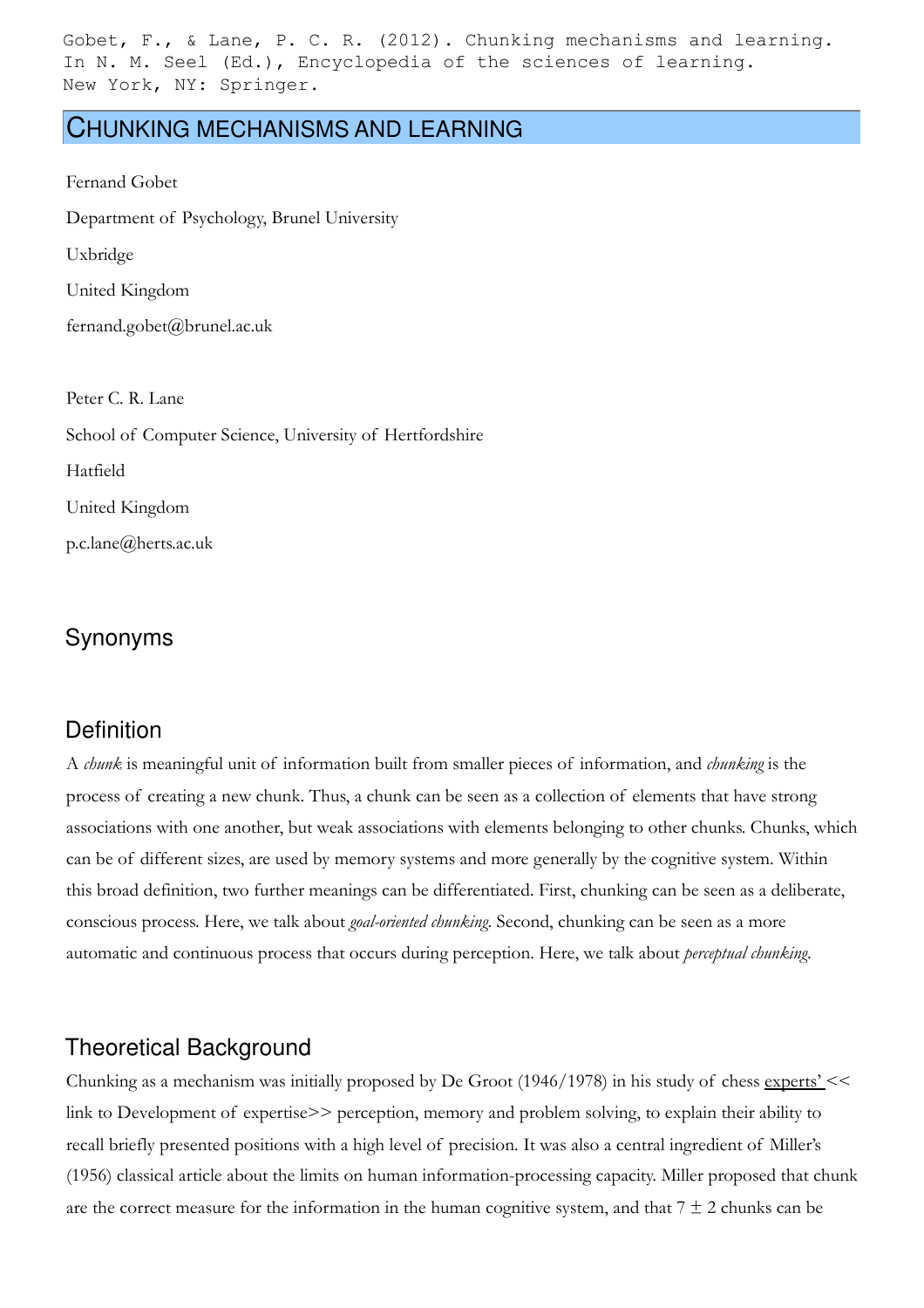held in short-term memory. Chase and Simon (1973) proposed a general theory of processes underpinning chunking. It is interesting to note that the approaches of De Groot as well as Chase and Simon emphasize the implicit nature of chunks, that are seen as the product of automatic learning processing sometimes called perceptual chunking. Miller's view emphasizes a type of strategic, goal-oriented chunking, where chunking is essentially re-coding of the information in a more efficient way. For example, the 9-digit binary number 101000111 can be re-coded as the 3-digit decimal number 327, making it easier to process and memorize for humans. The presence of chunks explains how humans, in spite of strict cognitive limitations in memory capacity, attention, and learning rate, can cope efficiently with the demands of the environment. Chunking has been established as one of the key mechanisms of human cognition, and plays an important role in showing how internal cognitive processes are linked to the external environment.

There is considerable empirical evidence supporting the notion of a chunk, for example in our ability to perceive words, sentences or even paragraphs as single units, bypassing their representation as collections of letters or phonemes; this explains, for example, how skilled readers may be insensitive to word repetition or deletion. Particularly strong evidence is found in those studies which use information about the timing of responses to infer the presence of chunks. The use of response times assumes that the output of elements within a chunk will be faster than the output of elements across different chunks. This is because the elements within a chunk belong to the same structure, as well as sharing a number of relations. There is good empirical evidence confirming that subjects' pauses are shorter within chunks than between chunks. For example, timing information shows that when the alphabet is recited back, letters are grouped in clusters, and clusters grouped in super-clusters. When trained to learn alphabets using scrambled letter orders, subjects also recall letters in a burst of activity followed by a pause, and therefore show evidence for clusters.

The strongest empirical evidence for chunks is based on their inference from several converging methods. For example, studies on chess have shown that chunks identified by latencies in recall or placement of chess pieces correlate highly with chunks identified by the number of relations shared between successively placed pieces. By analyzing the patterns picked out by chess players within a position for various natural relations (including proximity, color, and relations of attack or defense), it is evident that within-chunk relations are much stronger than between-chunk relations. This pattern was found whether the subjects were asked to place pieces on the board from memory (using timings to separate the groups), or to copy a board (using the presence of glances between the two boards to separate the groups). Further empirical evidence for chunking has been uncovered in a number of other areas including artificial-grammar learning, problem solving, and animal research.

The chunking theory, developed by Chase and Simon (1973) was an important attempt to formalize the mechanisms linked to chunking. It postulated that attention is serial and short-term memory limited to about seven items (Miller's magical number). When individuals acquire information about a domain with practice and study, they acquire an increasingly larger number of chunks, which themselves tend to become larger, up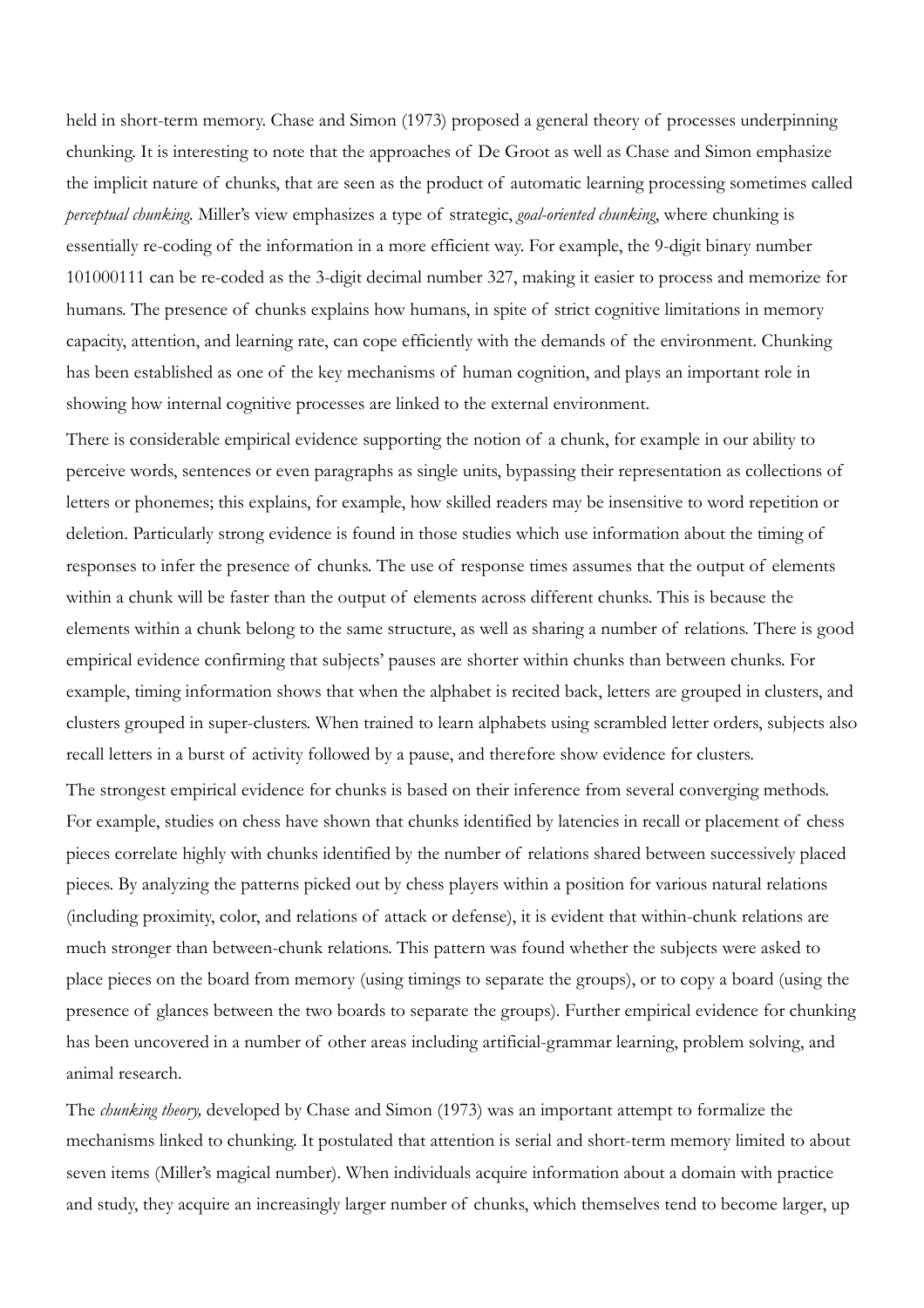to a limit of four or five items. While learning is assumed to be slow (10 seconds per chunk), recognition of the information stored in a chunk occurs in a matter of hundreds of milliseconds. Another important assumption is that chunks are linked to possible information. For example, in chess, the domain in which the theory was first applied, a chunk could provide information about potentially useful moves (see Figure 1). Chunks help in a recall task, because groups of pieces rather than individual pieces can be stored in shortterm memory. They also help in a problem-solving task, because some of the chunks, being linked to potentially useful information, provide clues about what kind of action should be taken.

The legacy cannot be displayed. Your computer may not have enough memory to coant the impact, or the impact have computed, Ambert court computer, and then south of the aude. If the red is assume, you may have to about the

Figure 1. Top panel: examples of chunks in a chess position. Bottom panel: one of the chunks elicits a possible move (retreating the white bishop).

There is also evidence that people, in particular experts in a domain, use higher-level representations than chunks. For example, data from chess research indicate that sometimes the entire position, up to 32 pieces, is handled as a single unit by grandmasters. In addition, evidence from expertise research indicates that information can sometimes be encoded in long-term memory faster than the 10 seconds proposed by chunking theory. Together, these results led to a revision of the chunking theory with the template theory (Gobet & Simon, 1996). The template theory proposes that frequently used chunks become "templates", a type of schema. A template consists of a core, which contains constant information, and slots, where variable information can be stored. The presence of templates considerably expands experts' memory capability.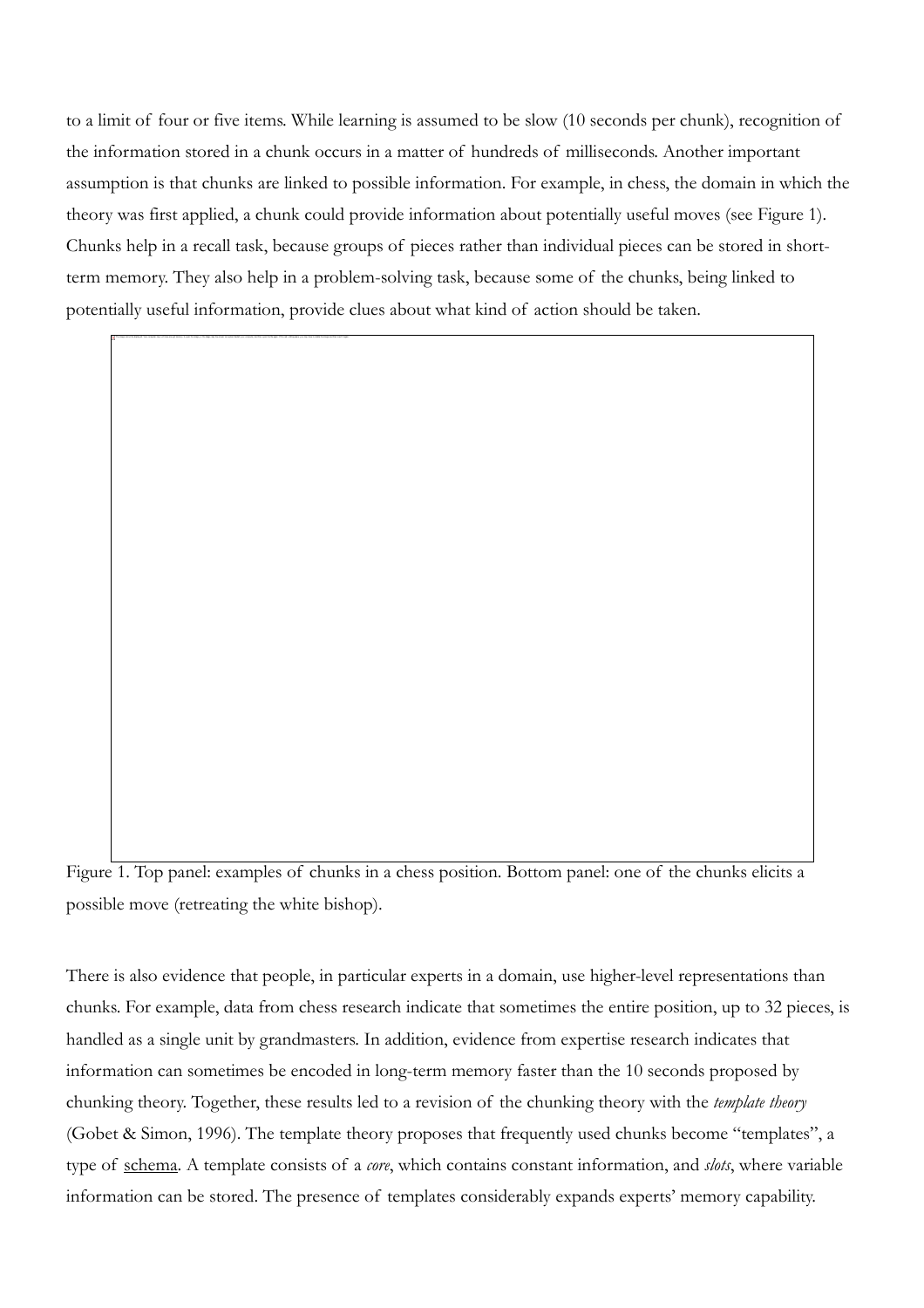A methodological difficulty with research on chunking has been to precisely identify the boundaries between chunks. For example, the most direct explanation for observing a set of actions as a chunk is for the actions to be represented internally as a single unit, i.e. a chunk, and so retrieved and output together. However, it is also possible for a subject to plan output actions ahead, and so either break long sequences into sub-parts (e.g., to take a breath when reciting the alphabet) or else compose short sequences into what appear as longer ones (e.g., where a second chunk begins naturally from where the first one finished). Distinguishing between these types is only possible with the aid of a computational model, where the precise items of information known by the subject at a given point in time can be ascertained (Gobet et al., 2001). The advantage of using computer models is discussed in more detail in the entry on Learning in the CHREST cognitive architecture, a model based on the template theory.

Chunk-based theories, such as the chunking and template theories, not only provide a powerful explanation of learning and expert behavior, but also offer useful information as to how learning occurs in the classroom and how it could be improved (Gobet, 2005). We briefly discuss some of the implications for education (further principles are listed in Table 1).

Table 1. Educational principles derived from chunk-based theories (after Gobet, 2005).

| I۰                                                      | Teach from the simple to the complex                                                               |
|---------------------------------------------------------|----------------------------------------------------------------------------------------------------|
| ŀ                                                       | Teach from the known to the unknown                                                                |
| ŀ                                                       | The elements to be learned should be clearly identified                                            |
|                                                         | Use an 'improving spiral,' where you come back to the same concepts and ideas and add              |
| increasingly more complex new information               |                                                                                                    |
|                                                         | Focus on a limited number of types of standard problem situations, and teach the various methods   |
| in these situations thoroughly                          |                                                                                                    |
|                                                         | Repetition is necessary. Go over the same material several times, using varying points of view and |
| a wide range of examples                                |                                                                                                    |
|                                                         | At the beginning, don't encourage students to carry out their own analysis of well-known problem   |
| situations, as they do not possess the key concepts yet |                                                                                                    |
|                                                         |                                                                                                    |

• Encourage students to find a balance between rote learning and understanding

A first implication of chunk-based theories is that acquiring a new chunk has a time cost, and therefore time at the task is essential, be it in mathematics or dancing. As documented by research into deliberate practice <<link to Deliberate practice>>, practice must be tailored to the goal of improving performance. Chunkbased theories give attention a central role – see for example the CHREST model – and such theories are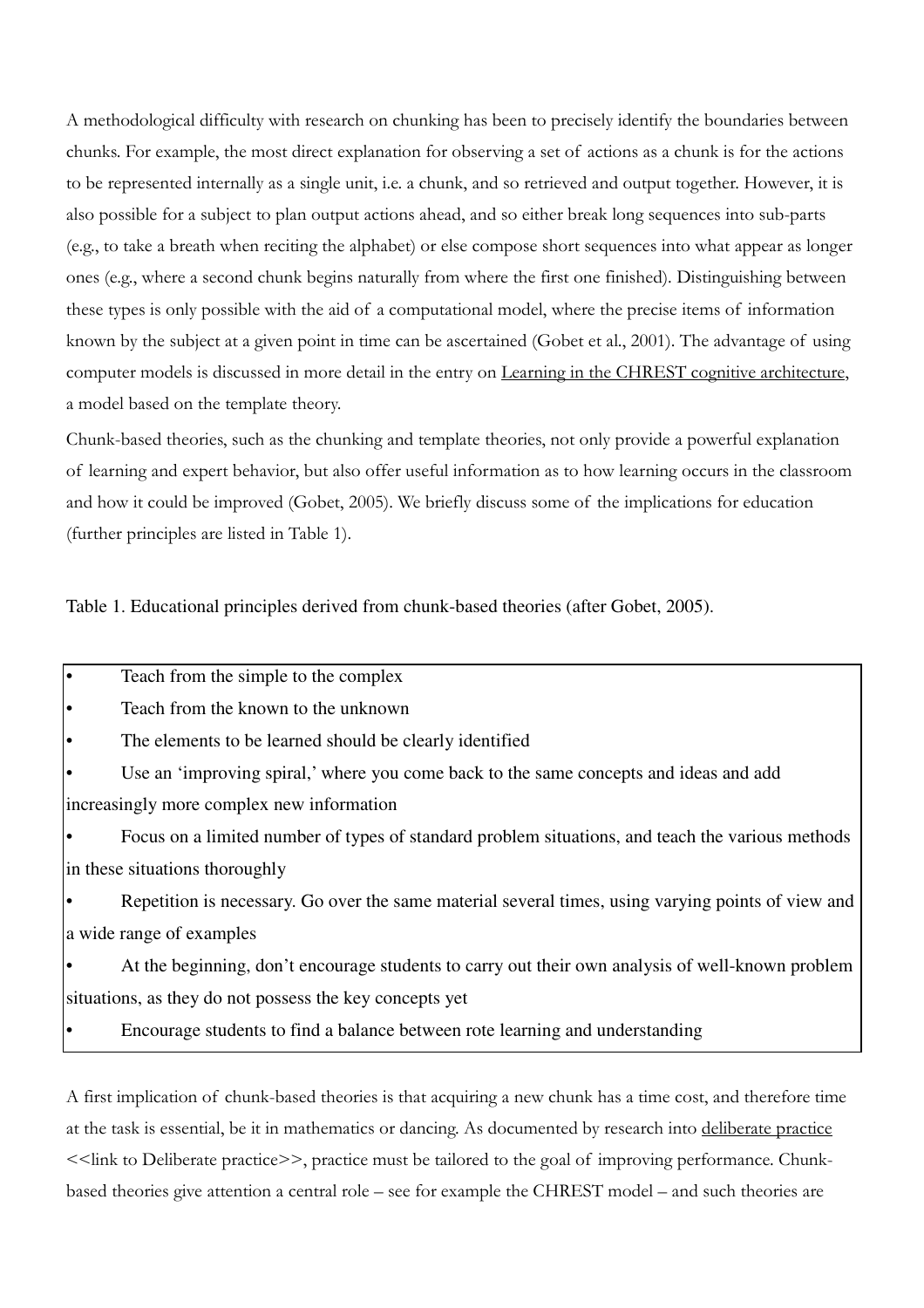therefore suitable models of deliberate practice. In particular, conceptual knowledge is built on perceptual skills, which in turn must be anchored on concrete examples. Thus, curricula should provide means to acquire perceptual chunks in a given domain.

There are different useful ways to direct attention and to encourage the acquisition of perceptual chunks: to segment the curriculum into natural components, of the right size and difficulty; to present these components with an optimal ordering and suitable feedback; and to highlight the important features of a problem.

If perceptual chunking is an important way of storing knowledge, then a clear consequence is that transfer will be difficult. Unfortunately for learners, this prediction is correct, both for school knowledge and more specific skills such as sports and arts. More than 100 years of research have established that transfer is possible from one domain to another only when the components of the skills required in each domain overlap. Thus, it might be helpful to augment the teaching of specific knowledge with the teaching of metaheuristics – including strategies about how to learn, how to direct one's attention, and how to monitor and regulate one's limited cognitive resources.

As noted above, an important idea in Chase and Simon's (1973) theory is that perceptual chunks can be used as conditions to actions, thus leading to the acquisition of productions. Then, an important aspect of education is to balance the acquisition of the condition and action parts of productions. Another important aspect of education is to favor the acquisition of templates (schemata). Templates are created when the context offers both constant and variable information. As a consequence, and as is well established in the educational literature, it is essential to have variability during learning if templates are to be created. Finally, chunk-based theories are fairly open to the possibility of large individual differences in people's cognitive abilities. In particular, while they postulate fixed parameters for short-term memory capacity and learning rates, it is plausible that these parameters vary between individuals. In addition, differences in knowledge will lead to individual differences in performance. A clear prediction of chunk-based theories is that individual differences play a large role in the early stages of learning, as is typical of classroom instruction, but tend to be less important after large amounts of knowledge have been acquired through practice and study.

### Important Scientific Research and Open Questions

Chunk-based theories have spurred vigorous research is several aspects of learning and expertise. A first aspect is the acquisition of language, where recent research has shown that chunking plays an important role in the development of vocabulary and syntactic structures. A second aspect is related to the neurobiological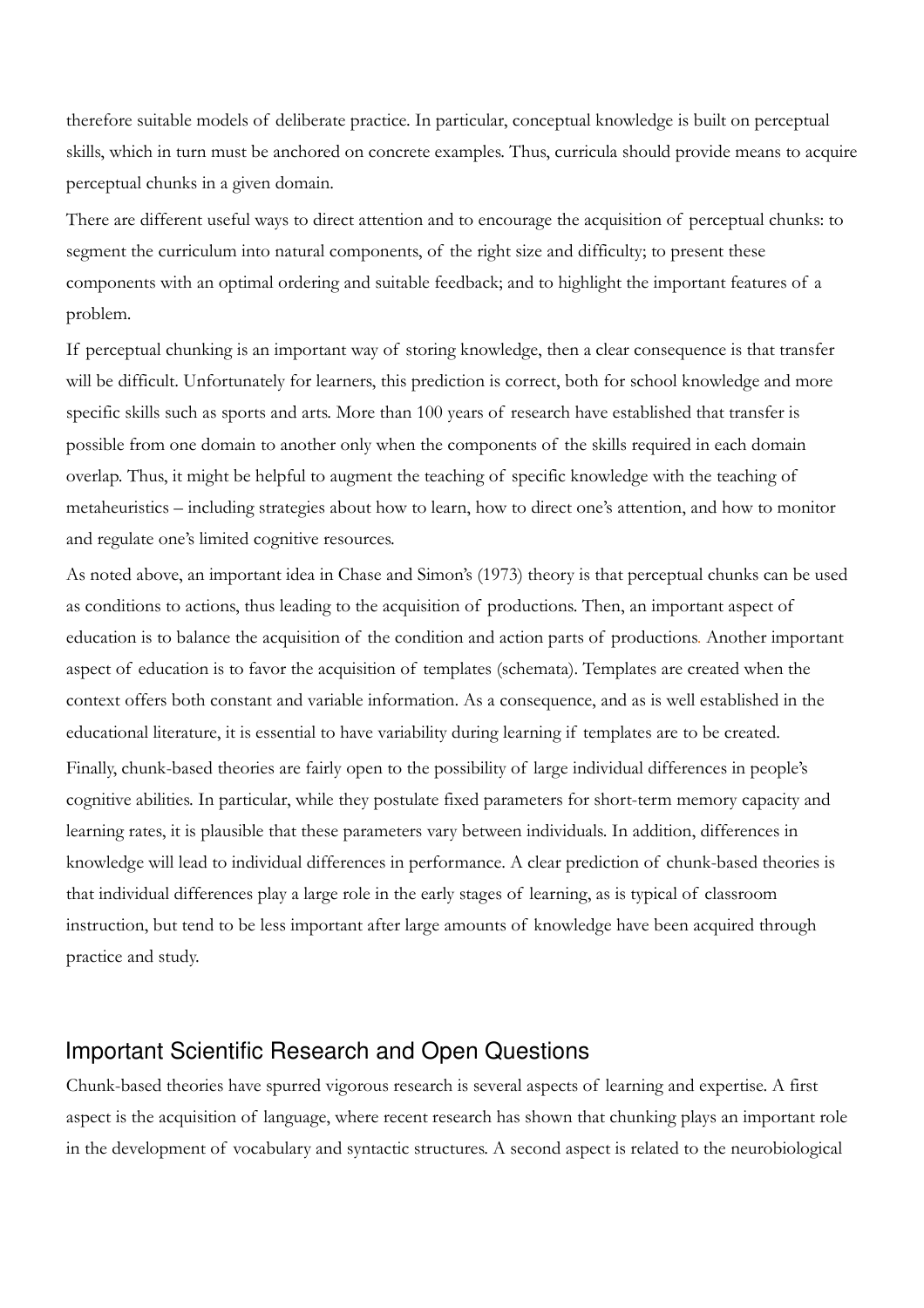basis of chunking. Recent results indicate that perceptual chunks are stored in the temporal lobe, and in particular the parahippocampal gyrus and fusiform gyrus.

Other issues being currently researched include the effect of order in learning, and in particular how curricula can be designed so that that they optimize the transmission of knowledge. A possible avenue for future research is the design of computer tutors that use chunking principles for teaching various materials, optimizing instruction for the abilities and level of each student by providing personalized curricula, providing judicious feedback, and teaching strategies.

### Cross-References

- $\rightarrow$  Bounded rationality and learning
- $\rightarrow$  Decision making and learning
- $\rightarrow$  Deliberate practice
- $\rightarrow$  Development of expertise
- $\rightarrow$  Learning in the CHREST cognitive architecture
- $\rightarrow$  Schema

#### **References**

1. Gobet, F., & Simon, H. A. (1996). Templates in chess memory: A mechanism for recalling several boards. Cognitive Psychology, 31, 1-40.

2. Chase, W. G., & Simon, H. A. (1973). Perception in chess. Cognitive Psychology, 4, 55-81.

3. De Groot, A. D. (1978). Thought and choice in chess (first Dutch edition in 1946). The Hague: Mouton Publishers.

4. Gobet, F. (2005). Chunking models of expertise: Implications for education. Applied Cognitive Psychology, 19, 183-204.

5. Gobet, F., Lane, P. C. R., Croker, S., Cheng, P. C-H., Jones, G., Oliver, I. & Pine, J. M. (2001). Chunking mechanisms in human learning. TRENDS in Cognitive Sciences, 5, 236-243.

6. Miller, G. A. (1956). The magical number seven, plus or minus two: Some limits on our capacity for processing information. Psychological Review, 63, 81-97.

### **Definitions**

Chunk: A meaningful unit of information built from smaller pieces of information